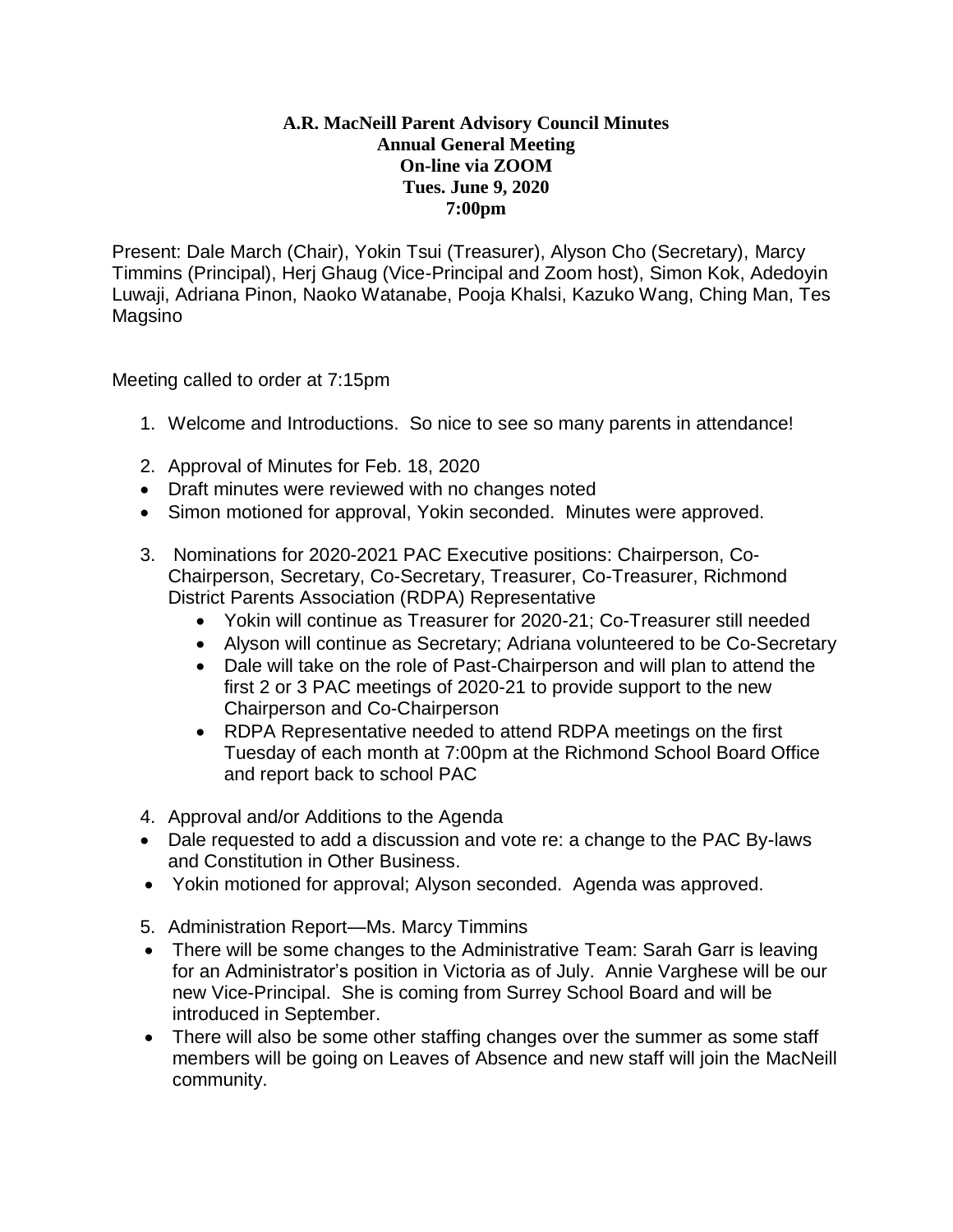In April and May, learning was on-line. June  $1<sup>st</sup>$  was the beginning of optional on-site learning support for students. The priority continues to be health and safety for all, so there are posters to remind everyone of health protocols, directional signs for one-way travel, hand sanitizer readily available and assigned seating. Students who attend sit at one of 40 desks spread out in the lounge. There are two possible sessions for attendance: 9:00-11:00 am or 1:00- 3:00 pm with sanitizing between the two sessions. There are 5 or 6 teachers available at each session each day, so although a student will not necessarily have their own teacher present, there is someone from each department available to answer students' questions.

Most students in the Life Skills and Aspen Programs are attending full-time.

• Normally June  $12<sup>th</sup>$  would be last day of regular class, then there would be time allotted for students to work on their portfolios and enjoy other activities. Due to Covid-19, things are different this year. June  $12<sup>th</sup>$  is the last day that work will be assigned on-line and teachers will be in-putting marks between June 12-19, however students are still welcome and encouraged to complete and turn in work after those dates.

On June 25<sup>th</sup> report cards will be posted on-line.

- Summer School will look different this year. Students will attend in smaller groups (10-15 students per class) for face-to-face learning. Although registration for Summer School Preview classes has been open since mid-May, registration for remedial courses will open once all schools have released their report cards, just after 3:00 pm on June 25<sup>th</sup>.
- Many administrative details need to be taken care of in June every year; library book returns, textbook returns, uniform returns, unpaid fees… an email has been sent to families with scheduled times for students to come to school to clean out their lockers and make all their returns. Yearbook distribution may be delayed this year, and may need to occur in the Fall.
- Grade 12 Valedictory needed to be done differently this year. Mr. Ghaug and the Dry Grad Committee members worked hard to put together gift bags, set up the stage and prepare a recorded Valedictory for students. Families will be able to view & download from the school website the video on June  $24<sup>th</sup>$  after it is professionally arranged. Many thanks to them for their efforts; students also expressed their appreciation and gratitude.
- Congratulations are due to the Grade 12 students' Graduation Committee who, with the support of Ms. Valiquette, had successfully fundraised a significant amount of money and decided to donate the money to Richmond General Hospital. Their donation was also recognized on Global News.
- 6. Chair Report—Dale March:
- There have not been RDPA Meetings since February due to Covid19. Their AGM has not occurred yet and may be happening virtually in September. Dale again recommended that we have a school representative attend those meetings. More information about RDPA can be found at: <https://dpac.sd38.bc.ca/>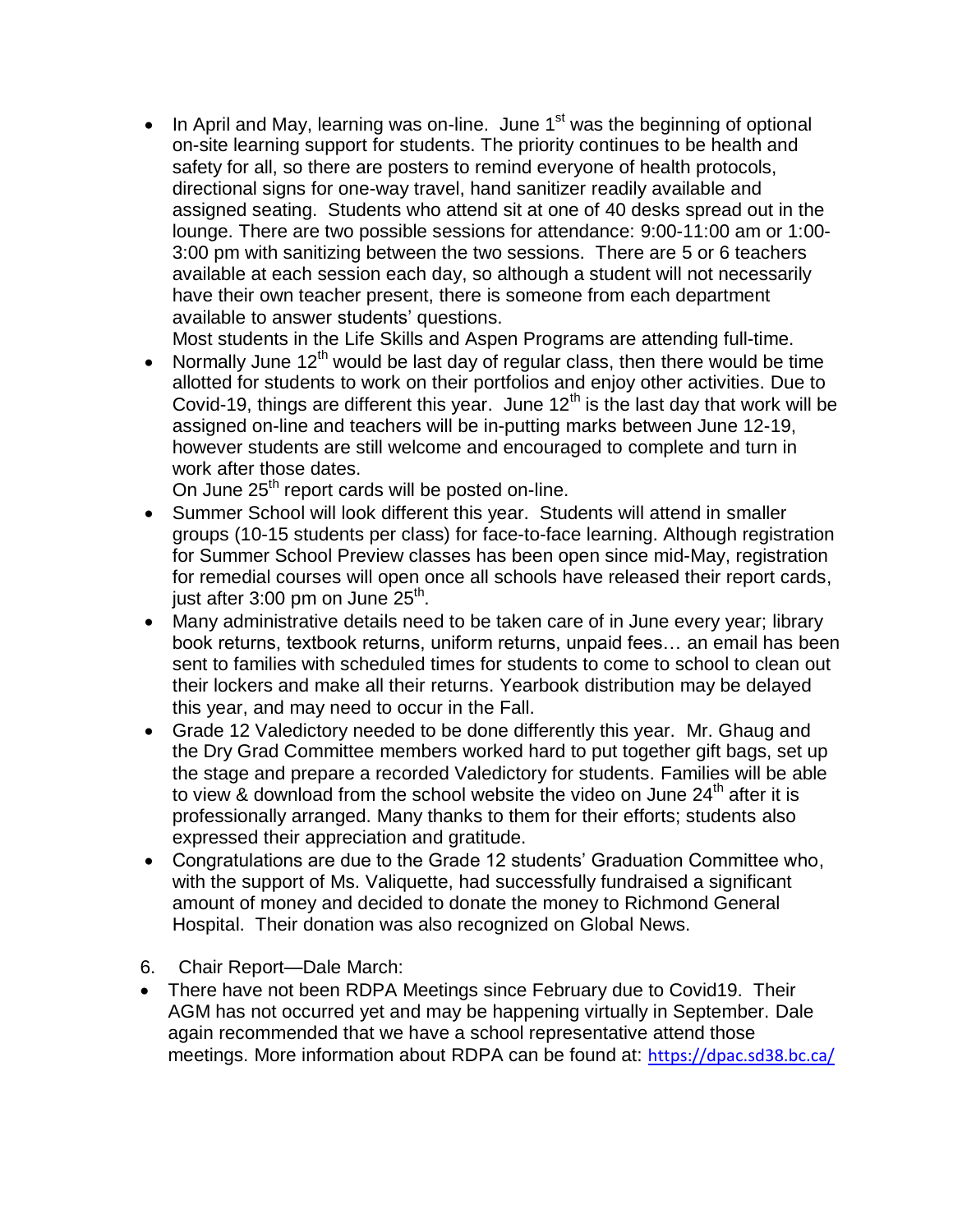- 7. Treasurer Report—Yokin Tsui:
- Yokin reported on our bank account balances as of June 1, 2020. Note: all our accounts are at Coast Capital Credit Union. General Account: \$335.17 Gaming Account: \$8222.38 Dry Grad Account: \$8806.59
- Due to Covid19, Dry Grad events had to be cancelled. PartyWorks invoice had already been paid \$4972.02 (this was paid by PAC gaming account and MacNeill school account). We were not able to secure a full refund, but a partial refund was secured as well as credit towards using PartyWorks next year. A refund cheque from PartyWorks for \$1513.99 will be deposited into the Gaming Account, bringing the Gaming Account balance to \$9736.37; however several cheques have yet to clear (including \$3,900 for supporting Dry Grad's gift cards), so next year's projected Gaming Account should be starting with \$5238.08. From that amount, PAC will allocate \$2486 credit towards using PartyWorks for next year's Dry Grad.
- Yokin has applied for 2020-21 Gaming Grant already.
- $\bullet$  All receipts must be in by June 30<sup>th</sup> in order for Yokin to file the Gaming Report to the Ministry, so Ms Timmins will tell staff they have until June  $19<sup>th</sup>$  to get receipts to Yokin.
- The gaming account approved budget has been disbursed at 75%.
- Note that we will need a new sponsor for the bank in September; we always need two signing members for cheques; one needs to be a Coast Capital member. Dale was our sponsor but will be leaving at the end of this year.
- 8. Dry Grad Committee Update:

(Please note, this update was completed via email after our Meeting as the Dry Grad Representative was not available to attend the AGM.)

- Due to Covid19, all schools had to cancel their graduation and Dry Grad events. The Dry Grad Committee had successfully fundraised \$5000, so decided to use that money to benefit all of the students. We bought \$50 Amazon gift cards for all graduating students, had 8 x 10 grad photos printed for all grads, and a special "Congratulations" card from the MacNeill Parents Dry Grad Committee, all placed in a sealed goody bag. A valedictory booklet was also provided by the administration. These were given out as the grads walked across the stage.
- Because we had extra money, we also decided to give a simple token of appreciation to all 7 advisory teachers (a \$50 gift card each and thank you cards). We also gave Purdy's chocolates boxes plus thank you cards to Ms Timmins and the 3 VPs)
- Dry Grad also gave gifts for a draw; each advisory class got 2 gift cards worth \$25 each and 4 cineplex gift cards. Aside from this we also gave Mr. Chiang 1 USB, and 7 cineplex tickets for a General Draw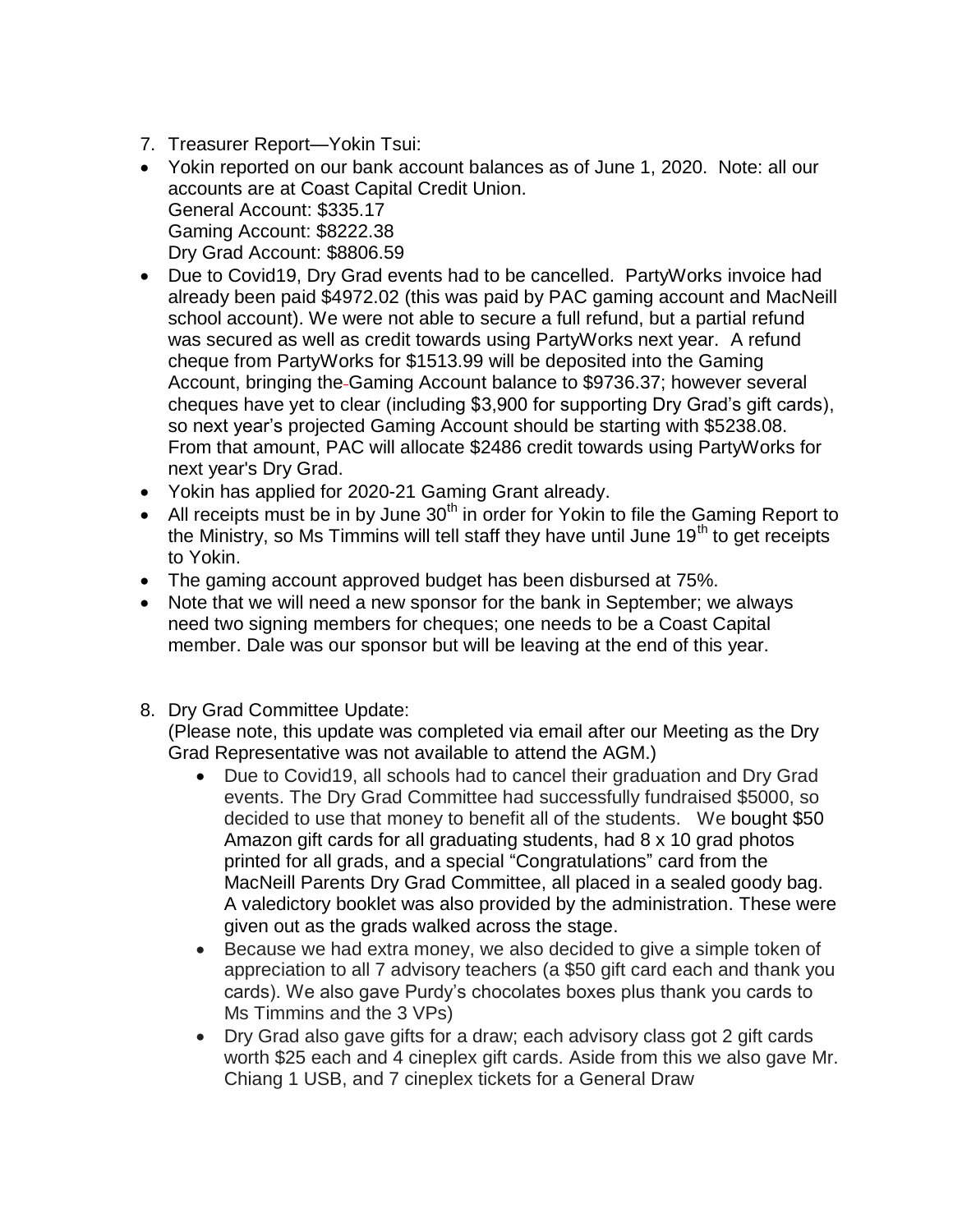- Additionally, parent volunteers donated a total of \$300 gift cards which went to each advisory class for another draw.
- The Dry Grad Account currently has some as yet unpaid expenses, so the projected total available for seed money for the 2020-21 Dry Grad Committee will be approximately \$4000.
- 9. Incentive Update: Incentive Parent Group will have a Zoom meeting next Tuesday; they have no news to share at this time.

10.Election of 2020-2021 PAC Executive:

Dale emphasized the importance of having a Chairperson in order to have a PAC; the province's Gaming Grant gives the school approximately \$14,000 (\$20/student) but only if we have a PAC.

Chairperson: Pooja Khalsi will consider taking on the role of Chairperson if someone will Co-Chair with her.

Co-Treasurer: position to be filled

RDPA Rep: Simon Kok volunteered to take on this position.

- 11. Dates for 2020/2021 Monthly PAC Meetings:
- These dates are posted on the school website. Meetings will take place at 7:00pm in the School Library on Tuesdays (unless Covid19 prevents in-person meetings.)

September 22, October 20, November 17 (will include an AP Presentation at 6:30 pm), January 19, February 16, April 20, May 18 (will be our AGM).

12.Other Business:

- Dale spoke of his recommendation to change Part 7.1.a of our PAC Bylaws and Constitution. It currently says "This Constitution and By-Laws may be amended at any duly constituted general meeting of members provided that a) a notice of the meeting containing details of the proposed amendment has been provided to all members no later than 21 days before the date of that meeting…" Due to the uncertain times caused by Covid19, Dale proposed that we change the 21 days notice to 14 days notice, noting that three weeks can be a long time to wait when important changes and decisions need to be implemented. A Motion to approve this change was made by Alyson, Seconded by Simon and Thirded by Yokin. All were in favour, so Dale will write up the change and send to Mr. Ghaug who will put on the school website.
- Question from parent regarding projected enrollment for 2020-21: We are expecting 740-750 students. Covid19 has also affected the number of international students at all schools in Richmond. MacNeill had 45 international students in recent years; we have 23 currently here and we have 36 potentially coming, but they may not be able to come. Administrators have been cautioned to not expect our usual number of international students, which is a huge financial hit given that international students pay tuition \$15000/year.